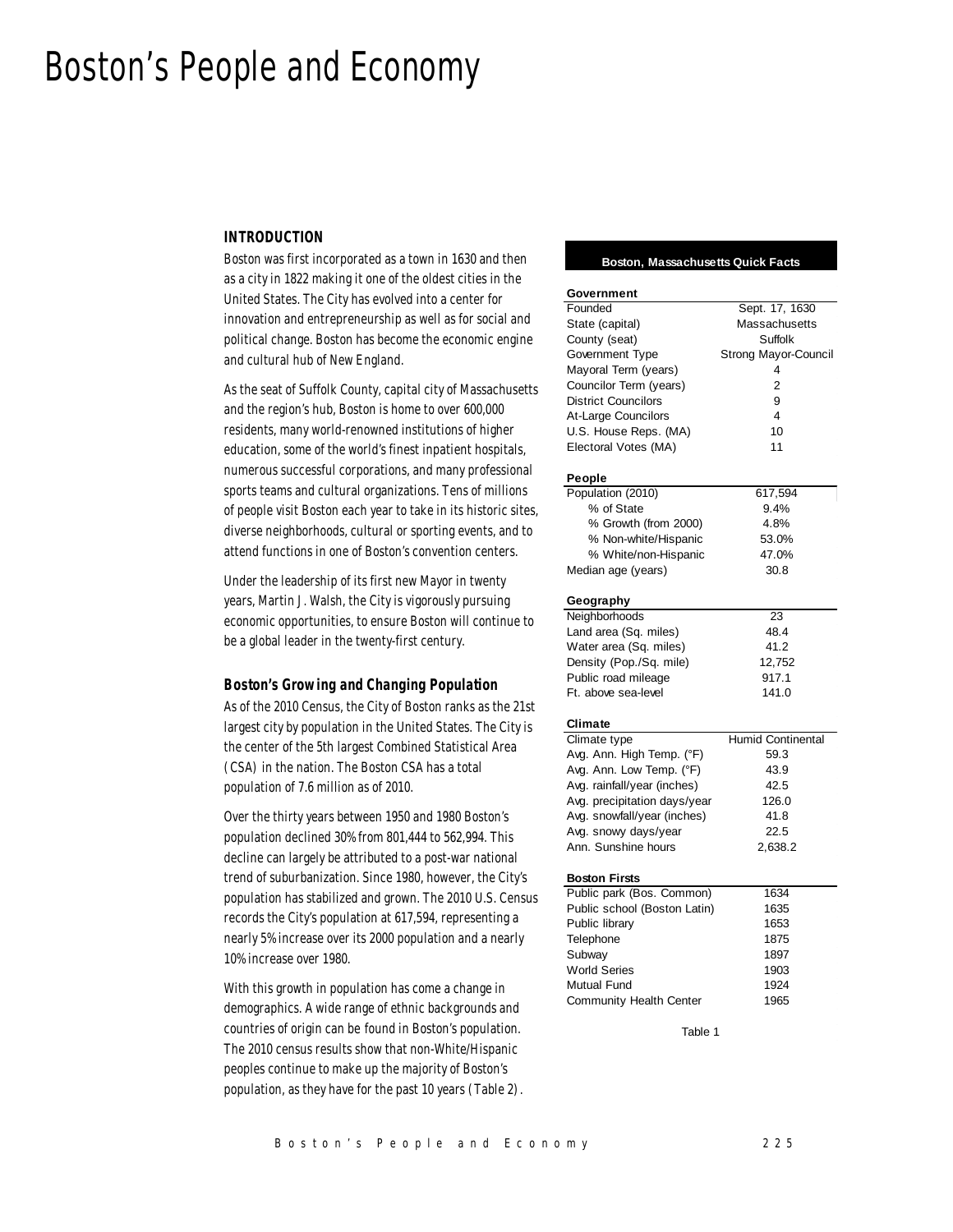The 2010 Census also shows that Boston is a relatively young city. Children ages 19 and under make up 22% of the City's population. More than one out of every three persons in Boston is between the ages of 20 and 34 years old. People ages 35 to 54 years old comprise 24% of the population. People ages 55 to 64 years old comprise 9%. Senior citizens ages 65 and above make up only 10% of the City's population.

Not only is Boston a relatively young city, but the number of families is decreasing. From 2000 to 2010 the number of households in Boston increased by 5.5%, but the number of households with someone under age 18 decreased by 7% and the number of households with someone over age 65 decreased by 15%. The number of householders living alone increased by 5% and the number of nonfamily households (which consists of people living alone and households where no members are related) increased by 11%.

## *Boston's Jobs, Labor Force, and Income*

Boston ranks among the highest in concentrations of employment in the U.S. In 2010, Boston supplied an estimated 657,669 jobs, 96% of jobs in Suffolk County, approximately one out of every six jobs in Massachusetts, and one out of every fourteen jobs in New England. Unemployment in the City continues to decline from a high of 8.6% (not seasonally adjusted) in January 2010, down to 4.8% in June 2015. In fact, as of June 2015, the

#### **Boston's People**



## Figure 1

Boston region has more jobs than any other month that the Bureau of Labor Statistics has data for.

With the number of Boston based jobs exceeding the resident labor force by more than double, the City is the recipient of many daily commuters. Between 1970 and 2000 (2010 data from the Census Bureau has not been released as of this printing), the number of non-Suffolk County residents commuting to jobs in Suffolk County increased over 40% to nearly 328,000 (Figure 2). And, as Boston has continually become a better place to live, more

|                  |                                      | 1970                        | 1980      | 1990     | 2000     | 2010     |
|------------------|--------------------------------------|-----------------------------|-----------|----------|----------|----------|
| Population       | <b>Total Population</b>              | 641,071                     | 562,994   | 574,283  | 589,141  | 617,594  |
|                  | % White Alone                        | <b>NA</b>                   | <b>NA</b> | 59%      | 49%      | 47%      |
|                  | % Non-White/Hispanic                 | 18%                         | 30%       | 37%      | 51%      | 53%      |
|                  | <b>Black or African-American</b>     | NA                          | <b>NA</b> | 24%      | 25%      | 22%      |
|                  | Asian                                | <b>NA</b>                   | <b>NA</b> | 5%       | 8%       | 9%       |
|                  | Hispanic or Latino                   | <b>NA</b>                   | NA.       | 11%      | 15%      | 18%      |
|                  | Other                                | NA                          | <b>NA</b> | 1%       | 3%       | 4%       |
| <b>Income</b>    | Median Household Income              | \$7,935                     | \$12,530  | \$29,180 | \$39,329 | \$49,893 |
|                  | Average Annual Wage (Suffolk County) | NA.                         | \$15,472  | \$31,272 | \$55,522 | \$74,881 |
| <b>Education</b> | % High School Graduate               | 34%                         | 35%       | 27%      | 24%      | 24%      |
|                  | % Some College Completed             | 9%                          | 13%       | 19%      | 19%      | 18%      |
|                  | % College Graduate                   | 10%                         | 20%       | 30%      | 36%      | 44%      |
|                  | Employment Labor Force               | 266.505                     | <b>NA</b> | 304.507  | 304.224  | 327,561  |
|                  | Unemployment Rate (resident)         | 12.8%(75) 7.8%(83) 8.6%(91) |           |          | 2.70%    | 7.9%     |
|                  | Number of Jobs                       | 576.125                     | 572,078   | 622,433  | 688,077  | 657,669  |
|                  | % Blue Collar Jobs                   | 45%                         | 40%       | 33%      | 31%      | 32%      |
|                  | % White Collar Jobs                  | 55%                         | 60%       | 67%      | 69%      | 68%      |
|                  | % Manufacturing Jobs                 | 11%                         | 9%        | 5%       | 4%       | 1%       |
|                  | % Trade Jobs                         | 22%                         | 16%       | 13%      | 12%      | 11%      |
|                  | % Finance Jobs                       | 13%                         | 13%       | 15%      | 15%      | 15%      |
|                  | % Service Jobs                       | 25%                         | 36%       | 42%      | 46%      | 58%      |

Boston Redevelopment Authority, U.S. Census Bureau, M assachusetts Division of Employment and Training,

M assachusetts Department of Labor and Workforce Development

Table 2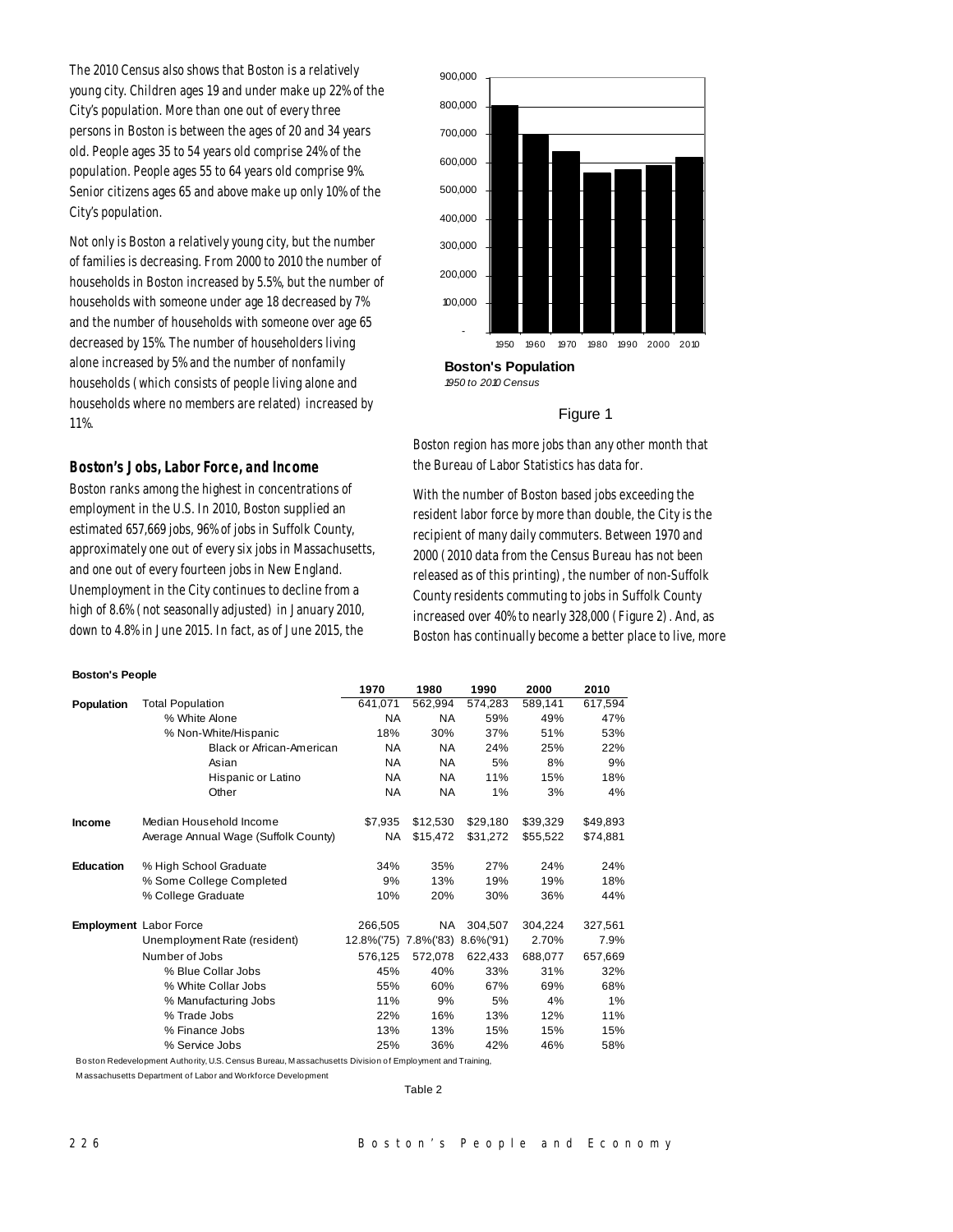residents are choosing to live in the City and commute out for their jobs. From the City's population low point in 1980, the number of Suffolk County residents, in 2000, commuting to jobs outside the county grew nearly 50% and now represents 30% of the resident county labor force.

The City's resident labor force has undergone another transformation. Of the 266,505 Boston residents working in 1970, 45% held blue-collar jobs and 55% held whitecollar jobs. In 2010, of the 327,561 Boston residents working, those holding blue-collar jobs fell to 32%, and those employed in white-collar occupations rose to 68% (Table 2). The changing needs of a service-based economy have resulted in a better educated and a more highly skilled workforce. In 2000, 79% of the adults in Boston had completed high school, compared to 53% in 1970. A full 36% of adults in Boston had completed college in 2000, compared to only 10% in 1970. According to the most recent estimates from 2013, 85% of adults had completed high school (or GED), and 45% of adults had completed college.

Along with Boston's well-educated workforce comes comparatively high household incomes and wages. In 2010, median household income in the City was \$49,893, up 27% from 2000 (Table 2). Median household income in Boston is consistently more than 30% greater than the median household income in the United States. Per capita Personal Income in Suffolk County was \$52,856 in 2010. The average annual wage and salary disbursement per job in Suffolk County was \$74,881 in 2010. Beginning around 1990, wages in Suffolk County began to grow faster than the state and the nation. In 2010, the average annual wage per job in Suffolk County was 32% higher than the average





Massachusetts wage and 59% higher than the national average wage (Figure 3).

# *Key Sectors in the Boston Economy*

## Transportation

A key to any city's economic health is its ability to transport residents, workers, visitors, and goods efficiently and safely to their intended destinations, whether in the city or throughout the region.

## Local Transportation

According to the 2010 census, 36% of households in Boston do not have a vehicle, which makes public and alternative transportation particularly important to city residents.

Boston's public transportation system reaches into every neighborhood of the City whether by trolley, subway, bus, or commuter train. Several major transportation initiatives are increasing access and reducing travel time. The Massachusetts Bay Transportation Authority (MBTA) is nearing completion of the new "Silver Line" in three phases to operate as part of its core downtown transit system. The completed Phases 1 & 2 are providing rapid transit bus services connecting Downtown with the Seaport district and with Chinatown and Roxbury. Phase 3, now in planning and design, will include connections between the first two phases.

The MBTA provides commuter rail, subway, local bus and express bus services, and water ferry service to 175 cities and towns in eastern Massachusetts, offering public transit to a population of almost 4.7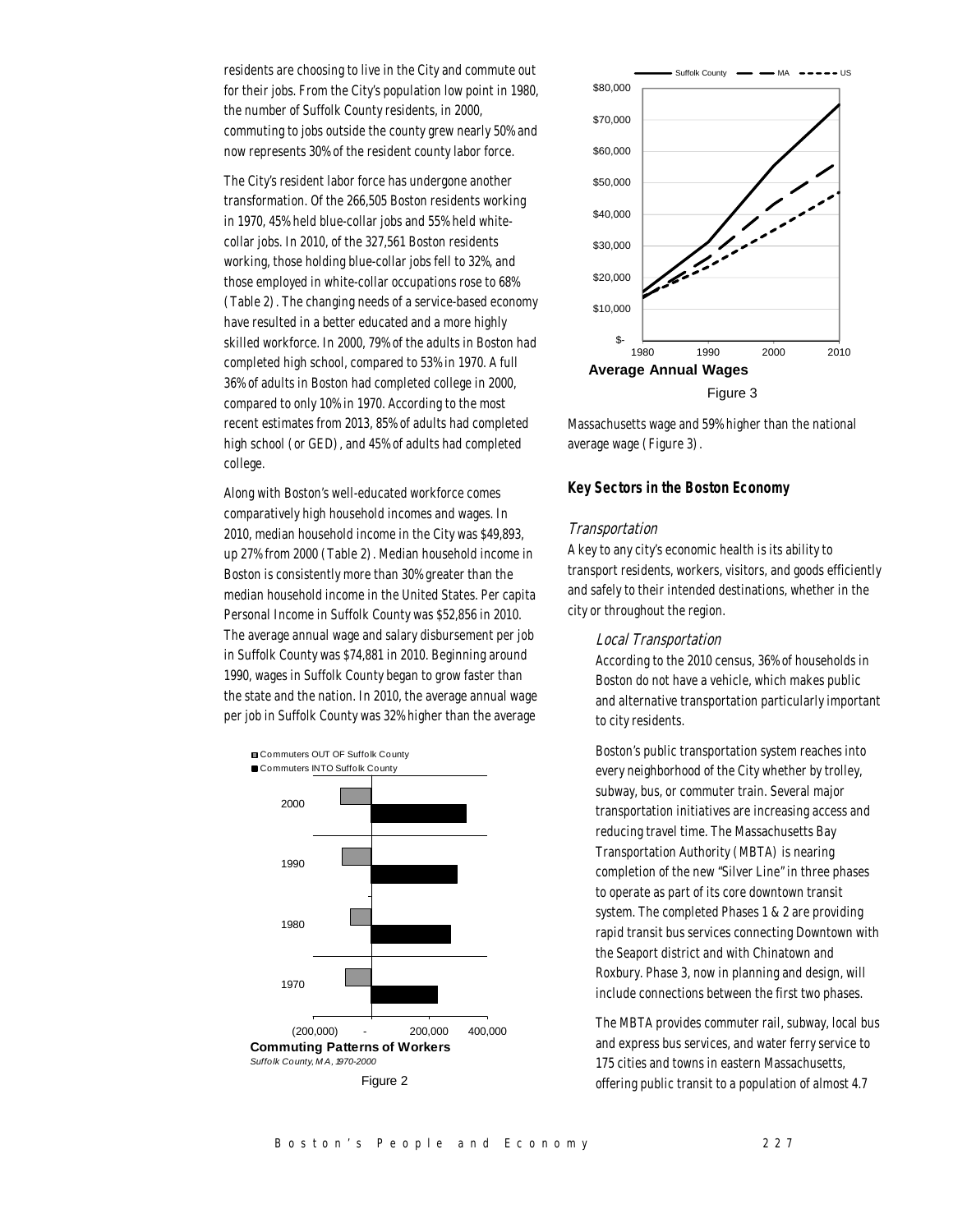million people in an area of 3,200 square miles. The MBTA currently serves about 1.1 million passengers per day.

As a pilot program, the MBTA began offering latenight service on weekends, beginning the last weekend in March 2014. According to the MBTA, on the first 41 weeks of late-night service, from 12:30 to 3 a.m., they averaged 26,961 customers per weekend. The pilot period has been extended through June 19, 2015.

The "Big Dig", or Central Artery Tunnel, connects the Massachusetts Turnpike to Logan Airport and relocated the previously elevated Interstate 93 under the City, reopening views of Boston Harbor not seen for half a century. In addition, the Rose Kennedy Greenway is complete. This large downtown series of parks and gardens will be an enormous benefit to residents, workers, and visitors to the City of Boston for years to come.

Given the needs and preferences of residents, the City has made investments into "greener" transportation for its residents, visitors and employees. A contract for a bike sharing program has put bike stations in various points around the City for users to rent for trips around town. As of December 2014, the City has installed a total of 92 miles of bike lanes on City roads with more to follow. The City also now has 54 discounted scooter/motorcycle parking spaces downtown to encourage the use of these fuel efficient vehicles. The City itself has moved to limit emissions and increase the fuel economy of its fleet by purchasing hybrid vehicles and requiring new taxi cabs to be hybrids as well.

With the national and international rise of carsharing companies, the City is also running an internal fleet-sharing program. "FleetHub" is an online reservation system allowing City employees to reserve pooled vehicles for departmental use. This innovative system reduces the total number of vehicles needed by the City through vehicle-sharing across departments and functions and by increasing utilization of individual vehicles to their maximum. Thus far the system is functioning in 5 locations with 35 vehicles (including 9 hybrids and one electric) shared among 465 active drivers.

## Regional Transportation

Boston's South Station, one of three major high speed rail terminals on Amtrak's Northeast Corridor, currently hosts high speed intercity passenger rail including Amtrak Acela Express and Northeast Regional Services. It is also the terminus for Amtrak's Lake Shore Limited service between Boston and Chicago.

The metropolitan Boston roadway system provides commuter access to the City through surface arteries and three limited access interstate highways that connect Boston to the national highway system. Interstate 90 (the Massachusetts Turnpike), extended as part of the Central Artery Project, leads westward from Logan Airport through downtown Boston to the New York State border. Interstate 95, the East Coast's principal north-south highway, connects Boston to New Hampshire and Maine to the north and New York City and Washington D.C. to the south. Interstate 93, another north-south highway, extends from just south of the City to New Hampshire. Major industrial parks and hightechnology companies line these transportation arteries.

## National and International Travel

In 2013, Boston's Logan International Airport was the most active airport in New England, the  $20<sup>th</sup>$  most active airport in the United States, and the  $52<sup>th</sup>$  most active airport in the world. In 2014, Logan served over 31.6 million international and domestic passengers, a 4.7% increase from 2013. Logan Airport is also very important to the economy as a center for processing air cargo. In 2014, Logan Airport's air cargo and mail volume totaled 265,560 metric tons. This was an 8.8% decrease from 2013 air cargo and mail volume.

The Port of Boston provides New England businesses with excellent deep-water port facilities and access to world ports, as well as feeder service to Halifax, Nova Scotia, and New York. The Port of Boston ranked as the  $12<sup>th</sup>$  largest Atlantic coast seaport by container volume shipped. The Port of Boston has also become a major cruise ship port, hosting 316,851 cruise ship passengers in FY14, a decrease of 17.2% from the year before.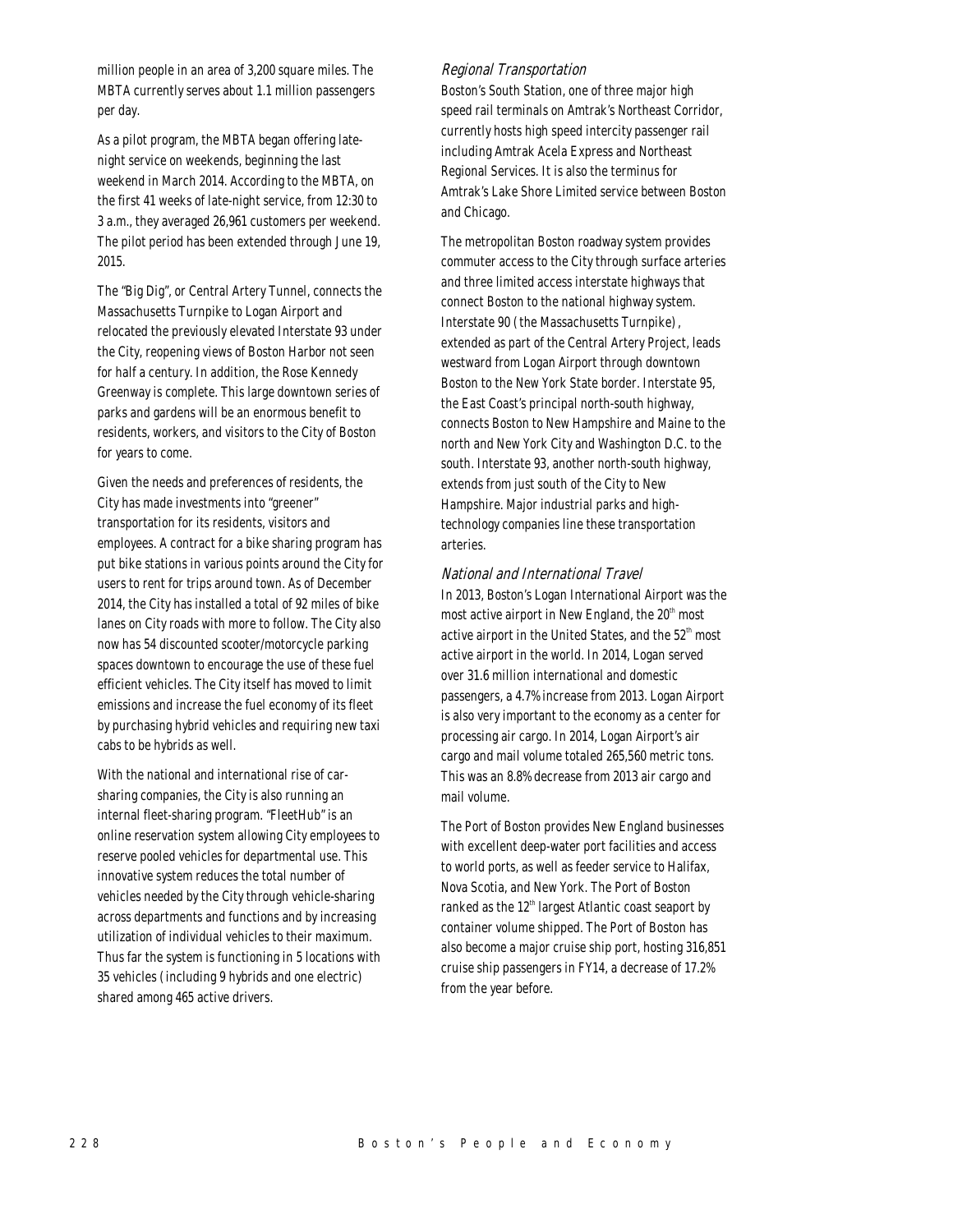# Higher Education, Healthcare, Life Sciences, and Financial Services

Higher education, health care and financial services play a major role in Boston's economy. An examination of Boston's 53 largest private employers, in 2014, shows that over 75% are involved in these key sectors.

Boston hosts 35 universities, colleges, and community colleges, with a combined enrollment of over 150,000 students annually. Included among the City's colleges and universities are some of the finest educational institutions in the country, including Boston College, Boston University, and Northeastern University.

These institutions of higher education have a major effect on the City's economy. Because many of these students remain in Boston after graduation, the City's educational institutions are a major source of highly-skilled professionals for the City's workforce. Boston's colleges and universities contribute to the economy in ways beyond providing a work force to City businesses and maintaining a stable workforce of over 47,000 themselves. Since 2007, seventeen new higher education building projects were completed. Since 2000, thirty-three dormitories have been built. In addition, as of January 2014, three dormitories and five academic buildings are in construction and six more buildings have been approved.

Many of the nation's finest research and teaching hospitals are located in Boston, including Massachusetts General Hospital, Brigham and Women's Hospital, Beth Israel/Deaconess Hospital, Boston Medical Center, New England Medical Center and Children's Hospital, as well as 25 community-based health centers. In total there are 21 inpatient hospitals in the City. Furthermore, the City is home to the medical and dental schools of Harvard University, Tufts University, and Boston University. In 2012, there were an estimated 127,000 people, or one in five of all Boston jobs, employed in health services in the City.

The Boston metropolitan area remains the nation's foremost region for the life sciences industry for consecutive years 2011 and 2012 according to the "2012 Life Sciences Cluster Report" a study by the realty group Jones Lang LaSalle. Boston's life science industry benefits from skilled labor force availability, leading universities in basic academic science fields, innovative research and development districts, proximity to major research hospitals, and strategic presence of venture capital resources. The study estimates that there are 74,000 employees in greater Boston within the industry subsectors of pharmaceuticals, biotechnology and medical

## **Largest Private Employers in Boston**

**Over 10,000 Employees** Boston University Brigham & Women's Hospital Massachusetts General Hospital

## **5,000 to 9,999 Employees**

Beth Israel Deaconess Medical Center Boston Medical Center Children's Hospital Boston Fidelity Investments (FMR Corp.) Harvard University (Graduate Schools) State Street Bank & Trust Co

## Table 3

devices; within the nation only San Diego has a greater percentage of its workforce in these industries.

Many of the country's leading financial services firms are located in Boston, including Fidelity Investments, John Hancock/Manulife Financial, State Street Corporation, and Wellington Management. In 2012, there were over 100,000 people employed in the finance, insurance and real estate industries in Boston.

## Travel, Tourism, and Culture

The City entertains many types of visitors each year. For those seeking historical sites, museums, sporting events, restaurants, theatre or business conventions, Boston is a great place to visit. According to the Greater Boston Convention and Visitors Bureau, an estimated 16.25 million people visited Boston in 2014. Of those, an estimated 1.6 million were international visitors.

Boston is an attractive destination for conventions, meetings, and gate shows. The Boston Convention and Exhibition Center (BCEC), located on a 60-acre site in South Boston, contains 516,000 square feet of contiguous exhibition space designed to accommodate larger conventions. This facility, along with new hotel projects in the City, has given a significant boost to the local economy. In 2014, the Boston Convention and Exhibition Center, along with the John B. Hynes Memorial Convention Center, hosted 241 events, with an aggregate of 845,000 attendees. Boston also has several other sites for small and medium size conventions and conferences including the World Trade Center and Bayside Exposition Center.

The City of Boston is home to five major professional sports teams: the Boston Red Sox baseball team which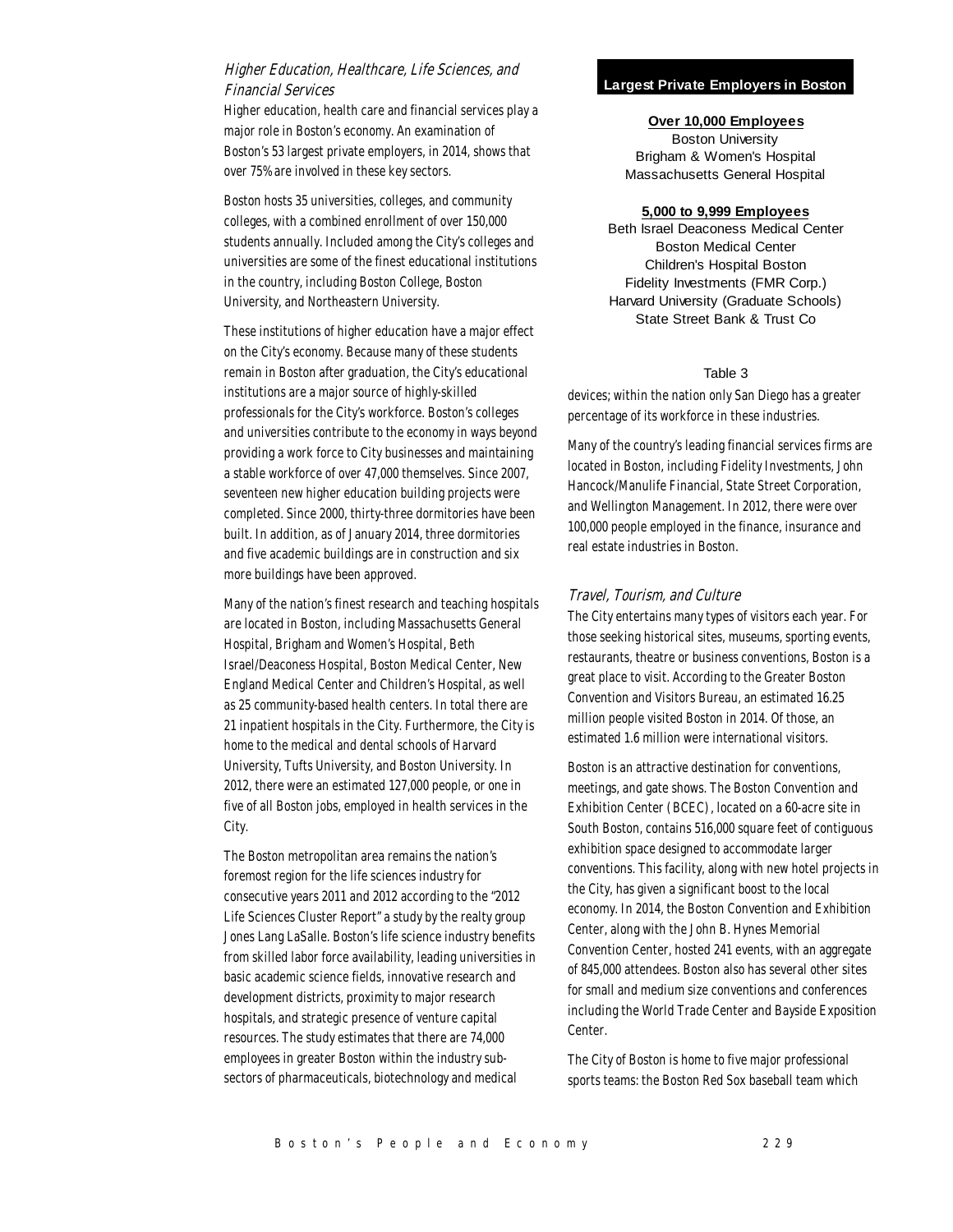plays at historic Fenway Park, the Boston Bruins hockey team and the Boston Celtics basketball team, which both play at the new TD Garden. The New England Patriots football and Revolution soccer teams play at Gillette Stadium in nearby Foxborough, MA. The New England Aquarium, Museum of Fine Arts, Isabella Stewart Gardener Museum, Institute of Contemporary Art and many other attractions bring in thousands of tourists each year. The City also provides venues for concerts, ice shows, circuses and other entertainment performances as well as street festivals and parades in its neighborhoods and parks.

# *Economic History & Outlook*

During the 1960's, the national economy thrived and unemployment was consistently below 6% in the City. In the 1970's, Boston experienced the same pain felt across the country as the term "stagflation" was coined. The 1980's produced a period of great economic growth. The 1990's gave way to recession again with unemployment over 8% and a collapsing real estate market which transitioned into a long expansion with lower unemployment, more commercial development and increased home values. In the early 2000's, Boston experienced a mild recession along with the rest of the nation but continued to grow afterward. In 2008, the City was swept up with the nation in the "great recession". While Boston and Massachusetts did not fare as badly as some others, especially in the real estate market, the job loss and foreclosures were tough on the City indeed.

## Housing

The housing market is a source of growth for many industries and is a barometer of economic health overall. Since the end of the most recent recession, the housing market has come back unevenly across the country. Boston is faring better than many other metropolitan areas that were harder hit to begin with.

Prices of existing homes are slowly increasing according to two sources of data. The National Association of Realtors reports that in the second quarter of 2015, the median sale price of an existing home in the Boston MSA was \$414,600, an increase of 4.1% over the same quarter in 2014. This recent value is a 42.6% increase from the recent nadir in the first quarter of 2009, but still 1.5% below the peak in the second quarter of 2006. A look at the cumulative change in the Freddie-Mac Home Price Index (Figure 4) shows that cumulative price changes since December 2004, negative since September 2008, finally turned positive in June 2013.



Figure 4

Indicators of the housing market in Boston continue to improve. According to the Greater Boston Association of Realtors, sales of Boston homes increased 7.5% between June 2014 and June 2015. Inventory of homes for sale is down sharply, days on the market are down and homes are selling for just over the asking price.

Rents and rental activity in the City have increased recently. The monthly median advertised rent across the entire city for all types and sizes of apartments remained constant in 2014 at \$2,400. Meanwhile, rental volumes have increased by 6.2%.

## Office Market

With Boston becoming such a white collar town, the market for office space is a strong indicator of the local economy. The City downtown area has roughly 63.1 million square feet of office space. According to the firm Colliers Meredith & Grew, the City has a vacancy rate of 10.9% as of fourth quarter 2014. According to another firm, Cushman & Wakefield, the City's vacancy rate ranks right in the middle of the top 20 cities it measures, or right at the national average.

As of January 2014, there were two large office projects under construction and several others had been approved by City planners.

## Hotels

Tourism is a big Boston industry supporting over 40,000 jobs in Suffolk County and nearly \$7.0 billion in spending